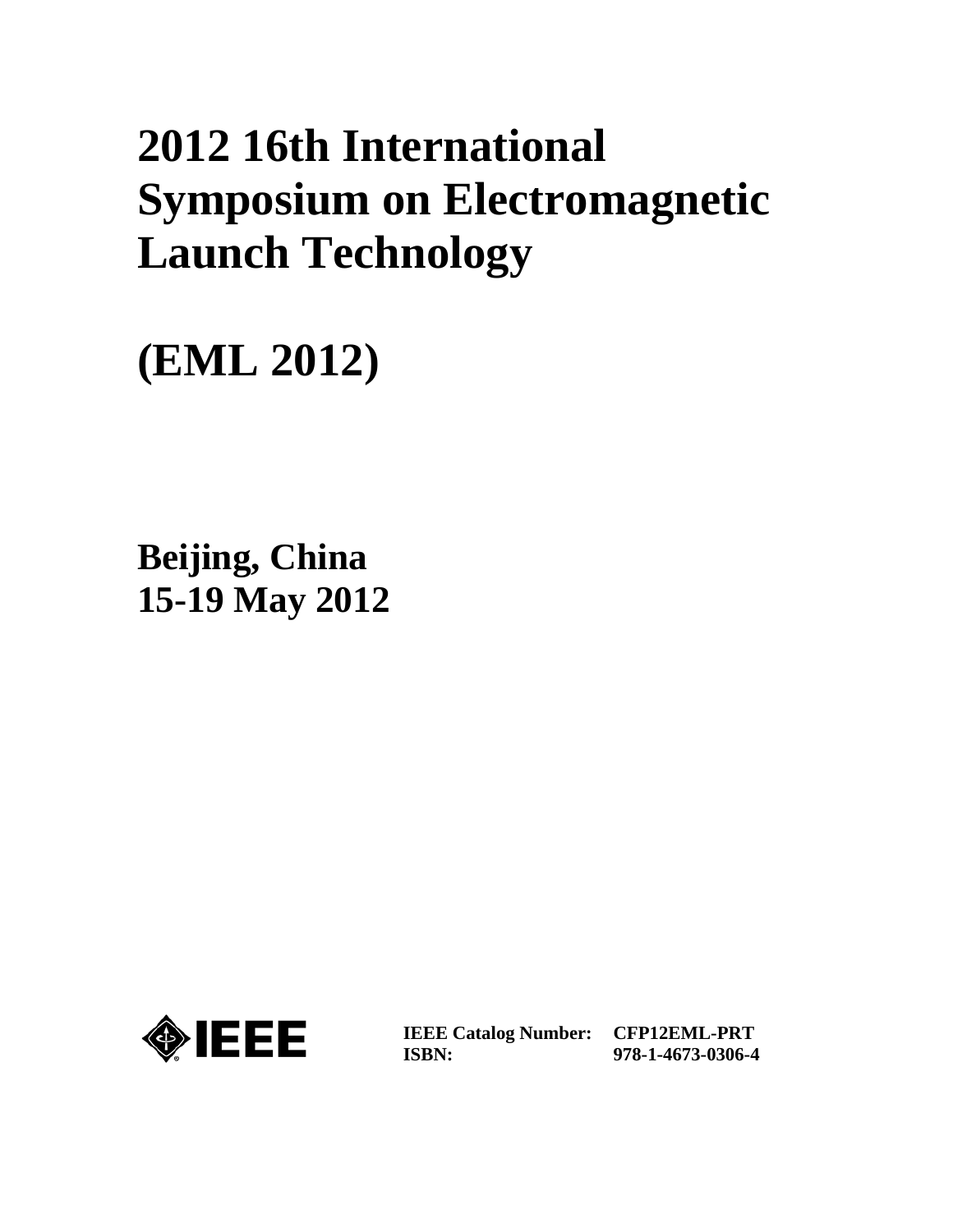# **LIST OF PAPERS**

2012 16th EML Introduction EML Committees 2012 Peter Mark Award 2012 Peter Kemmey Memorial Student Scholarship 2012 Harry Fair Award Tribute to Dr. Richard A. Marshall

## **APPLICATIONS**

| Study on the Compilation of Firing Tables for Electromagnetic Launching Interception           |
|------------------------------------------------------------------------------------------------|
|                                                                                                |
| Research on Collision Effects of the Interception Projectile against the Attacking Object in " |
| Study on damage effect and threshold of high energy 1.06µm-wavelength long-pulse laser"        |
| Impact analysis of the beam auto precision guided detection based on the cat-eye effect  "     |

Can Electromagnetic Augmentation Reduce Space Launch Costs? …………………….. *Ian R. McNab* ʹ

## **COILGUN**

| $\cdot \cdot$                                                                |  |
|------------------------------------------------------------------------------|--|
|                                                                              |  |
| Parameter Optimization of Multi-stage Coilgun Using Orthogonal Test Approach |  |
|                                                                              |  |
| $\ddotsc$                                                                    |  |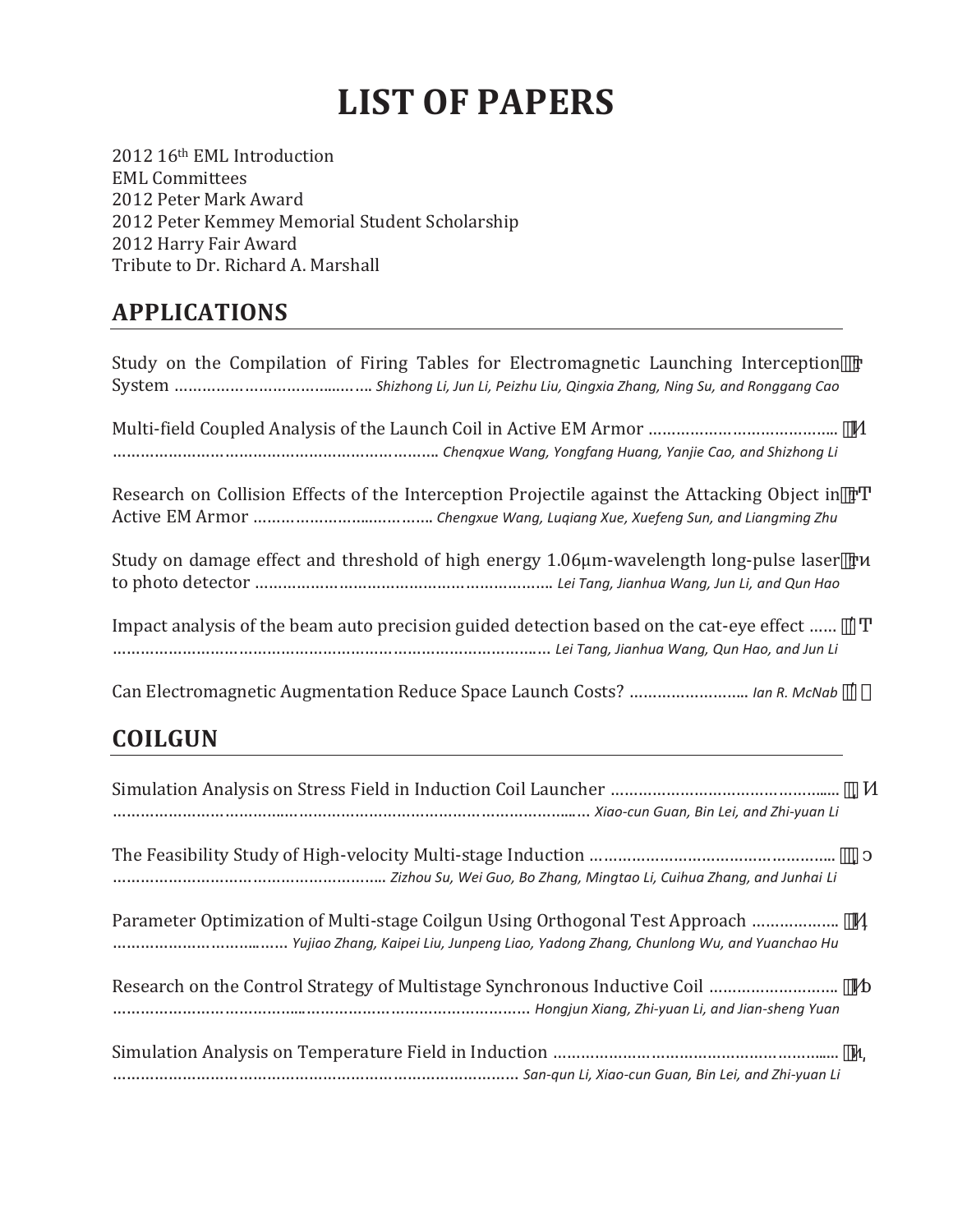| Finite Element Modeling of Eddy Current and Force Distribution for Induction Dampers  "<br>Weimin Guan, Yonghe Li, Kejie Dai, Jiangjun Ruan, Ying Wang, Zhiye Du, Yadong Zhang and Hailong Zhang |
|--------------------------------------------------------------------------------------------------------------------------------------------------------------------------------------------------|
| Design and Experiment of Reluctance Electromagnetic Launcher with New Style Armature "                                                                                                           |
| Analysis of Launch Mechanism for Coaxial Induction Coil Launcher Based on Armature's "                                                                                                           |
| Analysis of Performance of a Coil Launcher Based on Improved CFM and Non-Overlapping<br>Zhiye Du, Shoubao Liu, Jiangjun Ruan, Yadong Zhang, Dong Wang, Guodong Huang, and Caibo Liao             |
| Research on Electromagnetic Performance Affected by Shielding Enclosure of a Coil"<br>Jiangjun Ruan, Ting Zhan, Yao Yao, Yadong Zhang, Kaipei Liu, Daochun Huang, Weimin Guan, and Guodong Huang |
| A Simple System for Measuring Racetrack-shaped Pancake Coil Electromagnetic Launcher "<br>Velocity with Multi-layer Aluminum Foils Target  Zhi-yuan Li, Chun-long Guo, and Ben Lei               |
|                                                                                                                                                                                                  |
|                                                                                                                                                                                                  |
| Coupled-Field Analysis of a New Hybrid Electromagnetic Coil Launcher                                                                                                                             |
| Efficiency Comparison between Synchronous Induction Launcher and Reconnection "                                                                                                                  |
| Parameters Optimization of Synchronous Induction Launcher Based on Uniform Design "                                                                                                              |
|                                                                                                                                                                                                  |
| Optimum Structural Designs of Pivotal Assemblies in Synchronous Induction Coil                                                                                                                   |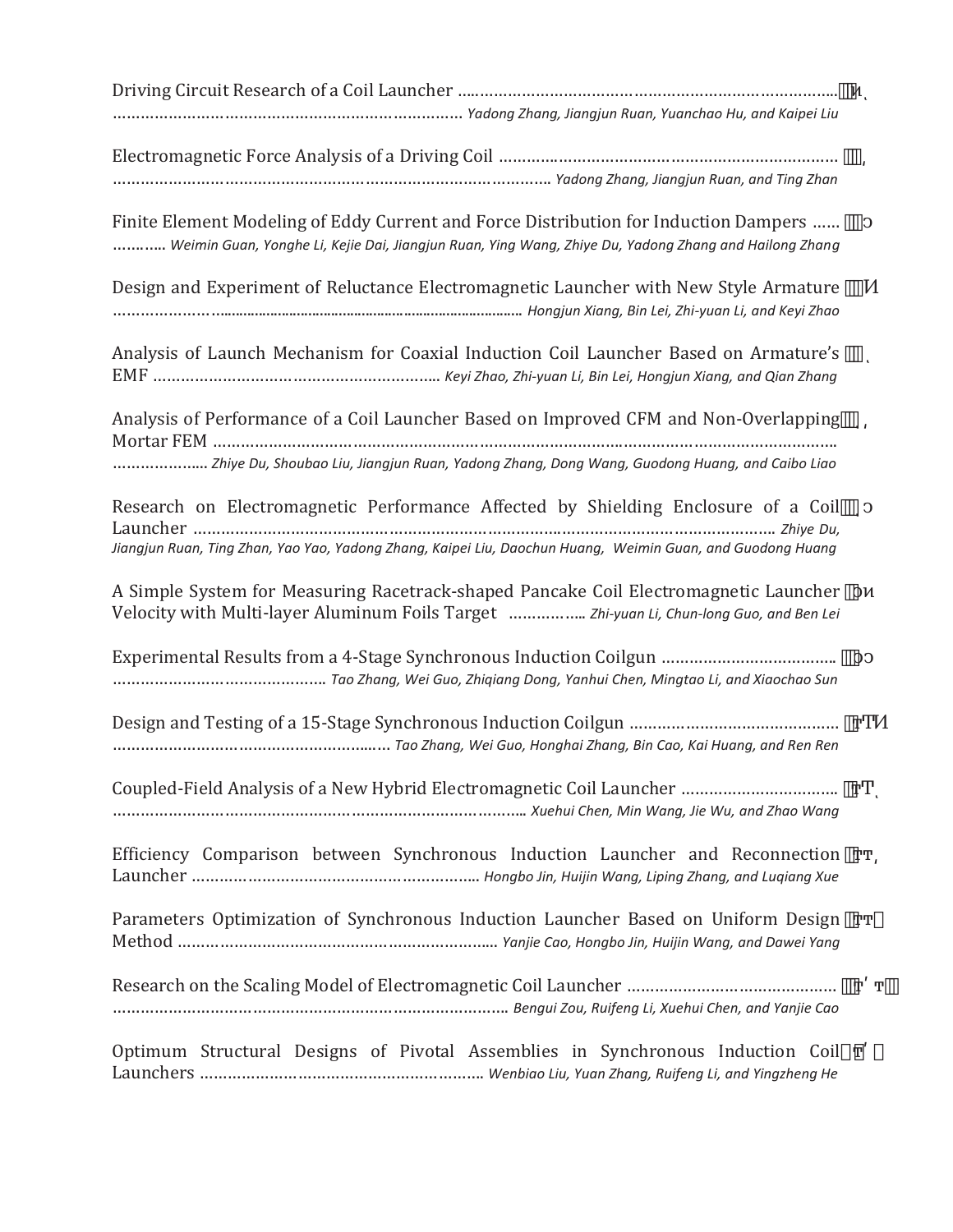Research on Soft Trigger Control System of Synchronous Induction ………………………………………… …………………………………………………………………….… *Min Wang, Yanjie Cao, Chenghai Lu, and Liping Zhang*

Analyzing and Modeling of Dynamic magnetic suspension plate in the Electromagnetic " Launcher ……………………………………………...…… *Hexiang Liu, Haitao Yu, Minqiang Hu, Li Yu, and Lei Huang* 

Transient Simulation of Shielding Helical Coilgun ……………………………………………………………... ͳͶʹ ………………………………...… *Zhenxiang Liu, Dong Yang, Li-jia Yang, Zhi Shen, Jian-ming Ouyang, and Ya-qin Jiang* 

Validation of a Coilgun Design Code …………………………………………………………………………………. ͳͶ …………… *Yong He, Guishan Gao, Shengyi Song, Yongchao Guan, Yexun Li, Xu Qiu, Cheng Cheng, and Wenfeng Dai*

Design and Realization of A Novel Helical Coil Electromagnetic Launcher ……………………………….. ………………………………...… *Dong Yang, Zhenxiang Liu, Li-jia Yang, Zhi Shen, Jian-ming Ouyang, and Ya-qin Jiang*

Back Voltage Analysis in the launching process of Coil Electromagnetic Launcher ……………… ………………………………………………………….… *Yanpan Hou, Zhenxiang Liu, Jian-ming Ouyang, and Dong Yang*

Parameter Settings of the Projectile of the Coil Electromagnetic Launcher ………………………… ͳͷͻ ………………………………………………………….… *Yanpan Hou, Zhenxiang Liu, Jian-ming Ouyang, and Dong Yang*

# **COMPUTATIONAL TECHNIQUES**

Application of Natural element method in electromagnetic launch Problem …………………… ……………………………………………………………………………………….... *Bin Lei, Xiao-cun Guan, and Zhi-yuan Li*

Acceleration of Electromagnetic Launchers Modeling by Using Graphic Processing Units ...... ……………………………………………………….. *Antonino Musolino, Rocco Rizzo, Michele Toni, and Ernesto Tripodi* 

Method of Detecting and Diagnosing Faults in Large Power Systems ……………………………………… …………………………………………………………..… *Xiaopeng Cui, Gongbao Wang, Xinhua Xu, and Mingzhong Ma*

#### **ELECTROTHERMAL-CHEMICAL**

Energy Skin Effect of Propellant Particles in Electrothermal-Chemical Launcher ………………..." ………………………………………………………………………………………………………..… *Yong Jin and Baoming Li*

Experimental Design of 25 mm Integrated Simulator for Small Scale Plasma-Propellant Charge Matching Test ………………………………… *Zhenggang Xiao, Sanjiu Ying, Weidong He, and Fuming Xu* 

Resonant Deformation of Barrel in Plasma - Dynamic Launchers ………………………………………………… ……………………………….. *Alexandr V. Kozlov, Vladimir P. Polistchook, Alexey V. Shurupov, and Nina P. Shurupova*

#### **EMALS**

RAIL\_TYPE EMAL SYSTEM ……………………………………………….... *Richard A. Marshall and Jiange Zhangϭϵϱ*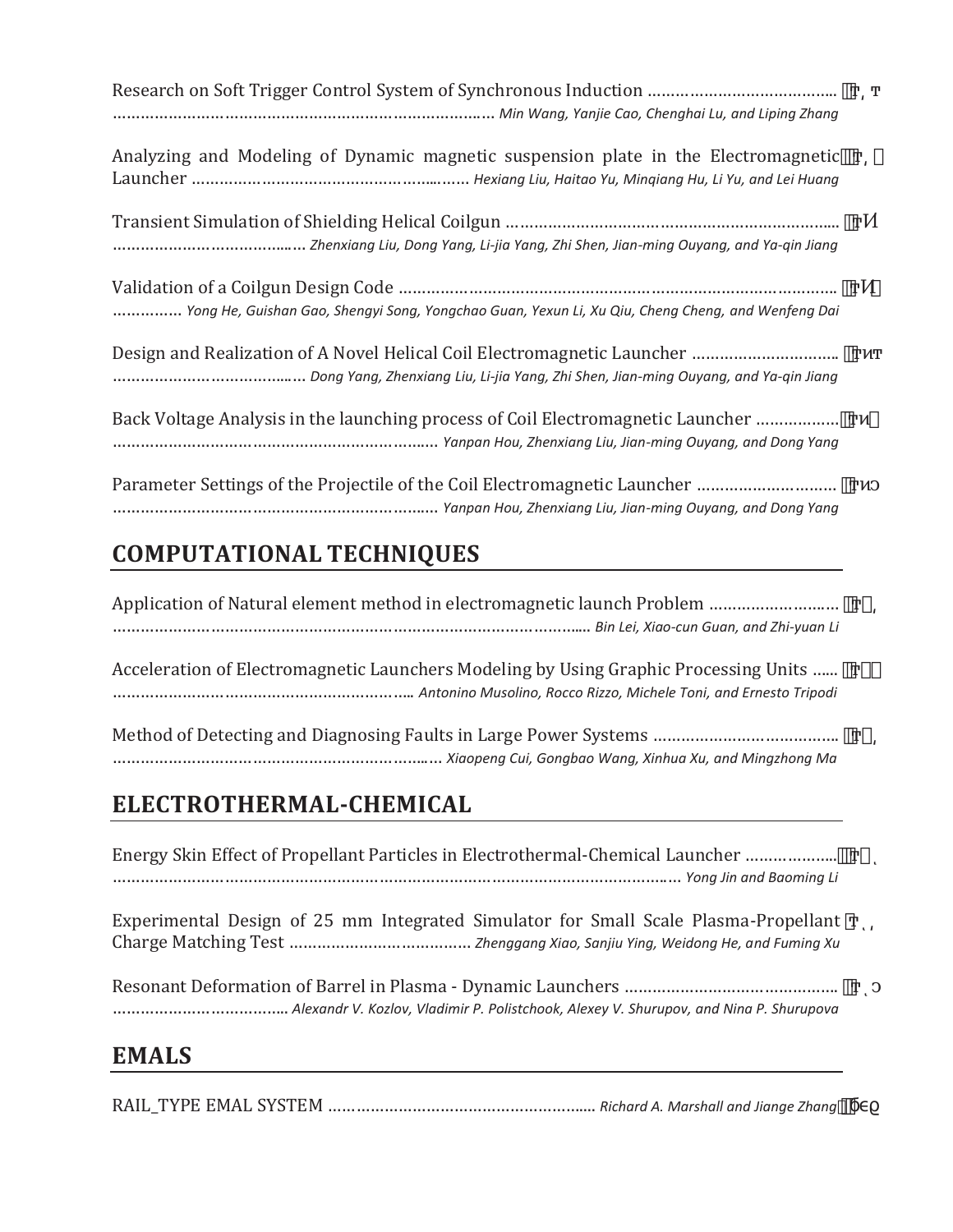| Analysis of Temperature Distribution in Switched Reluctance Linear Launcher                                                                                                   |
|-------------------------------------------------------------------------------------------------------------------------------------------------------------------------------|
| Modeling, Simulation and Experiment of Switched Reluctance Linear Launcher                                                                                                    |
| Acceleration Closed-loop Control on Switched Reluctance Linear Launcher                                                                                                       |
| The Thermal Characteristics Investigation of Transverse Flux Tubular Linear Machine for "<br>Electromagnetic Launcher  Mei Zhao, Ji-bin Zou, Yong-xiang Xu, and Wei-yan Liang |
| Study on a Long Primary Flux-switching Permanent Magnet Linear Motor for "<br>Electromagnetic Launch Systems  Lei Huang, Haitai Yu, Minqiang Hu, and Hexiang Liu              |
| The Torque Ripple and Minimization in Multi-unit Permanent Magnet Synchronous Motor "                                                                                         |
| Proposal of the Sensorless Control Method of Long Primary Segmented PMLSM Applied in "                                                                                        |
| Research on a Large Thrust Force Permanent Magnet Synchronous Linear Motor Used in "                                                                                          |
| Analysis and simulation on commutation force ripple of BLDCLM based on velocity                                                                                               |
|                                                                                                                                                                               |
| Enhancement of Thrust Force of a Tubular Electromagnetic Launcher with Transverse Flux "                                                                                      |
| Implementation of Monte Carlo Method to an Electromagnetic Launcher Simulator                                                                                                 |
| The Electromagnetic Propeller Based on a Five-Phase Fault-Tolerant Permanent-Magnet "                                                                                         |
| Influence of Longitudinal End Effects on Electromagnetic Performance of an Permanent "                                                                                        |
| Design, Simulation and Testing of Multi-segmented Plate Permanent Magnet Linear"                                                                                              |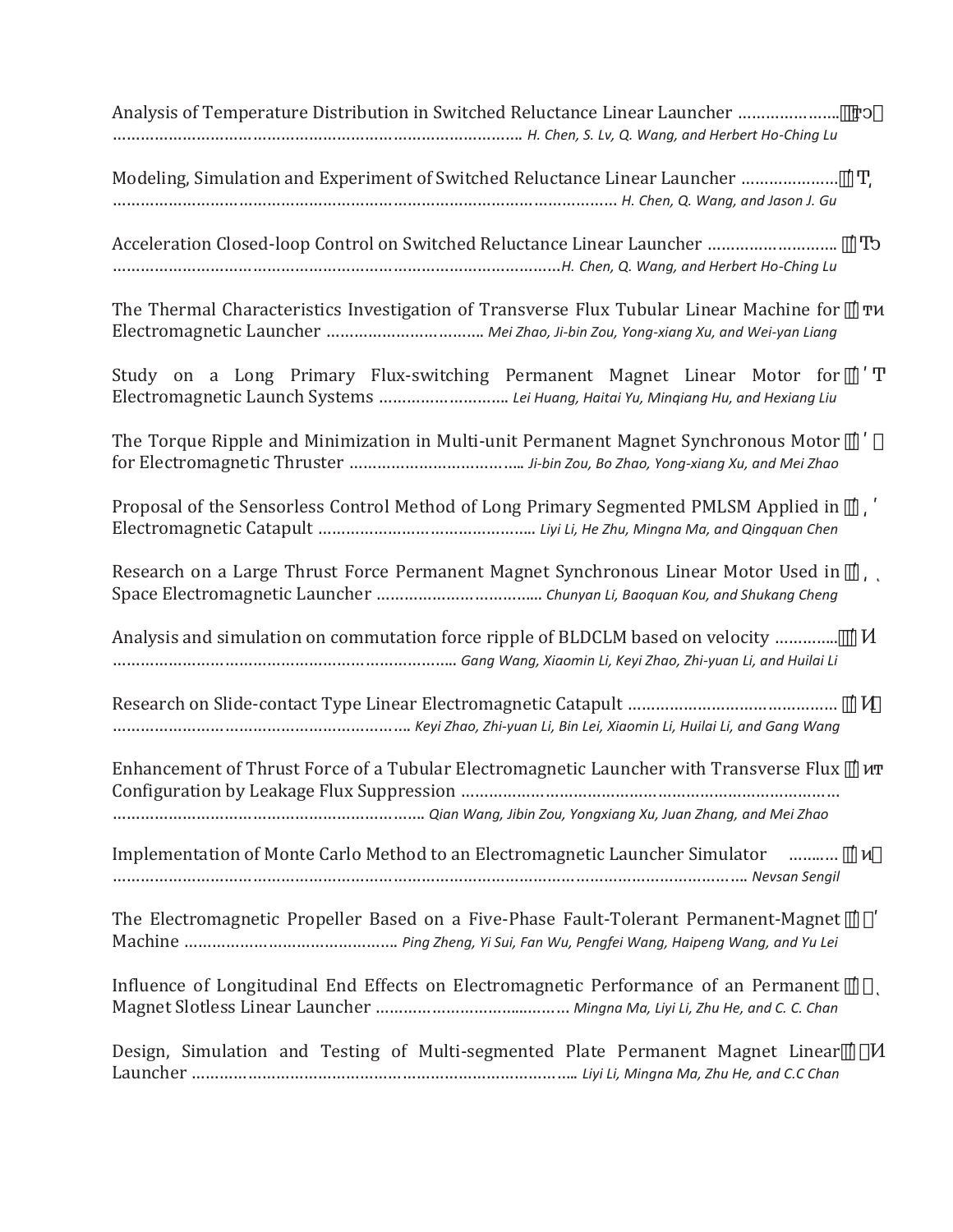Investigation of Interior Axially Magnetized Permanent Magnet Tubular Linear Machine <sup>*o*</sup> Used for Electromagnetic Launcher ………………………………………………………………………………….. ………………………………………………… *Jing Zhao, Zhen Chen, Xiangdong Liu, Ping Zheng, Hengzai Hu, and Yi Sui*

Comparison of two current predictive control methods for a segment winding permanent " magnet linear synchronous motor ……………………… *Junjie Hong, Liyi Li, Donghua Pan, and Zhijian Zong*

Experimental Performance Investigation of a Novel Magnetic Levitation System ………………... …………………………………………………………. *Ugur Hasirci, Abdulkadir Balikci, Zivan Zabar, and Leo Birenbaum* 

A Position Error Compensation way for Sensorless Linear Motor drive Using High<sup>"</sup> Frequency Injection ………………………………………………………………….. *Jiaxi Liu, Mingna Ma, and Liyi Li* 

Research of Temperature Estimate of the High Over-load Tubular Linear Motor ………………... ……………………………………………………………………………………..… *Liyi Li, Xuzhen Huang, and Baoquan Kou*

Air Flow of the Linear Motor for Electromagnetic Launch System ………………………………………͵Ͳͺ ……………………………………………………………………………………..… *Liyi Li, Xuzhen Huang, and Baoquan Kou* 

Analysis and Optimization of Ironless Permanent Magnet Linear Motor for Improving " Thrust ……………………………………………………………………………. *Liyi Li, Donghua Pan, and Xuzhen Huang* 

Design and Analysis of Ironless linear electromagnetic launcher with High Thrust Density<sup>"</sup> for Space Platform ……………………………………………. *Liyi Li, Yongbin Tang, Baoquan Kou, and Mingna Ma*

Research on a Permanent Magnet Synchronous Motor with Parted Permanent Magnet Used  $\degree$ for Spindle …………………………………………………………………………………... *Chunyan Li and Baoquan Kou*

Analysis and Design Criteria of a Tubular Linear Induction Motor for a Possible Use in the " Electro-Magnetic Aircraft Launch System ……….... *Antonino Musolino, Rocco Rizzo, and Ernesto Tripodi*

Analytical Model of a Travelling Wave Multipole Field Electromagnetic Launcher ………………………………………………………………………………… …………………………………………………………………….….. *Antonino Musolino, Rocco Rizzo, and Ernesto Tripodi*

Research on Electromagnetic Force of a Large Thrust Force Permanent Magnet  $\ddot{\,}$ Synchronous Linear Motor …………………………………………………………. *Chunyan Li and Baoquan Kou* 

#### **KEY NOTE**

The development of EML technology in China ........................*Jun Li, Rong-gang Cao, and Shizhong Li*<sup>1</sup>

#### **POWER CONDITIONING**

Optimal Design of the Rotor of Air-Core Compulsator ....... *Shaopeng Wu, Shumei Cui, and Liwei Song* "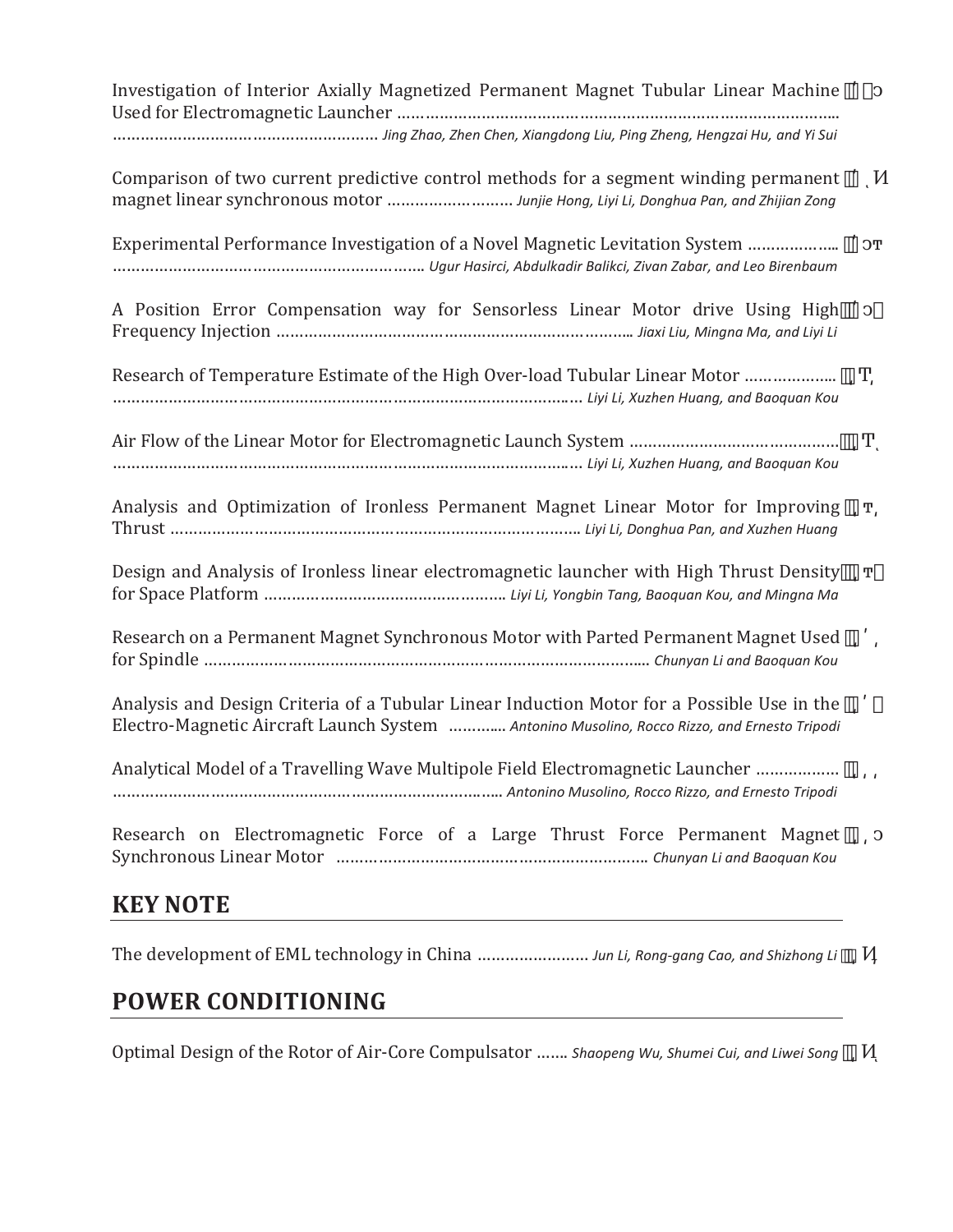| Modeling and Design of an Integrated Winding Synchronous Permanent Magnet Planar "                                                                                                          |
|---------------------------------------------------------------------------------------------------------------------------------------------------------------------------------------------|
|                                                                                                                                                                                             |
| Design and Simulation of an Active Compensated Pulsed Alternator (ACPA) for the "                                                                                                           |
| Inductance Mathematic Model of Homopolar Inductor Alternator in a Novel Pulse Capacitor<br>Charge Power Supply  Qingming Xin, Kexun Yu, Zhang-ao Ren, Zhenxiu Lou, and Caiyong Ye           |
| Simulation of Electromagnetic Force Between Pulsed Inductor and Internal Structure of "                                                                                                     |
| Comparison between Self-excitation and Pulse-excitation in Air-core Pulsed Alternator                                                                                                       |
| Investigation of Multiphase Compulsator Systems Using a Co-Simulation Method of FEM-"                                                                                                       |
| Sensitivity Analysis and Regulation Strategy of Current Waveform for Two-Axis "<br>Compensated Compulsators  Weiduo Zhao, Dansong Cheng, Qing Liu, and Shumei Cui                           |
| Estimation Model of Switching Delay for Gas-insulated Trigatron Switches                                                                                                                    |
| Development of a Long-lifetime Spark Gap Switch and Its Trigger Generator for 2.0 MJ "                                                                                                      |
|                                                                                                                                                                                             |
| Frequency Characteristic of Resonance- Based Wireless Energy Transfer                                                                                                                       |
| Efficiency Optimal Control of Switched Reluctance Machine over Wide Speed Range "<br>Applied to Flywheel Energy Storage System  Jianbo Sun, Zhe Kuang, Shuanghong Wang, and Yi Chen         |
| The Improved Study of Thermal Dependence Equivalent Circuit Model for Supercapacitor                                                                                                        |
| Influence of Orifice Distribution on the Characteristics of Elastic Ring Squeeze Film "<br>Dampers for Flywheel Energy Storage System  Yong-xiang Xu, Xiao Chen, Ji-bin Zou, and Wenjuan Qi |
|                                                                                                                                                                                             |
| Refurbishment of a 30 MJ Pulsed Power Supply for Pulsed Power Applications                                                                                                                  |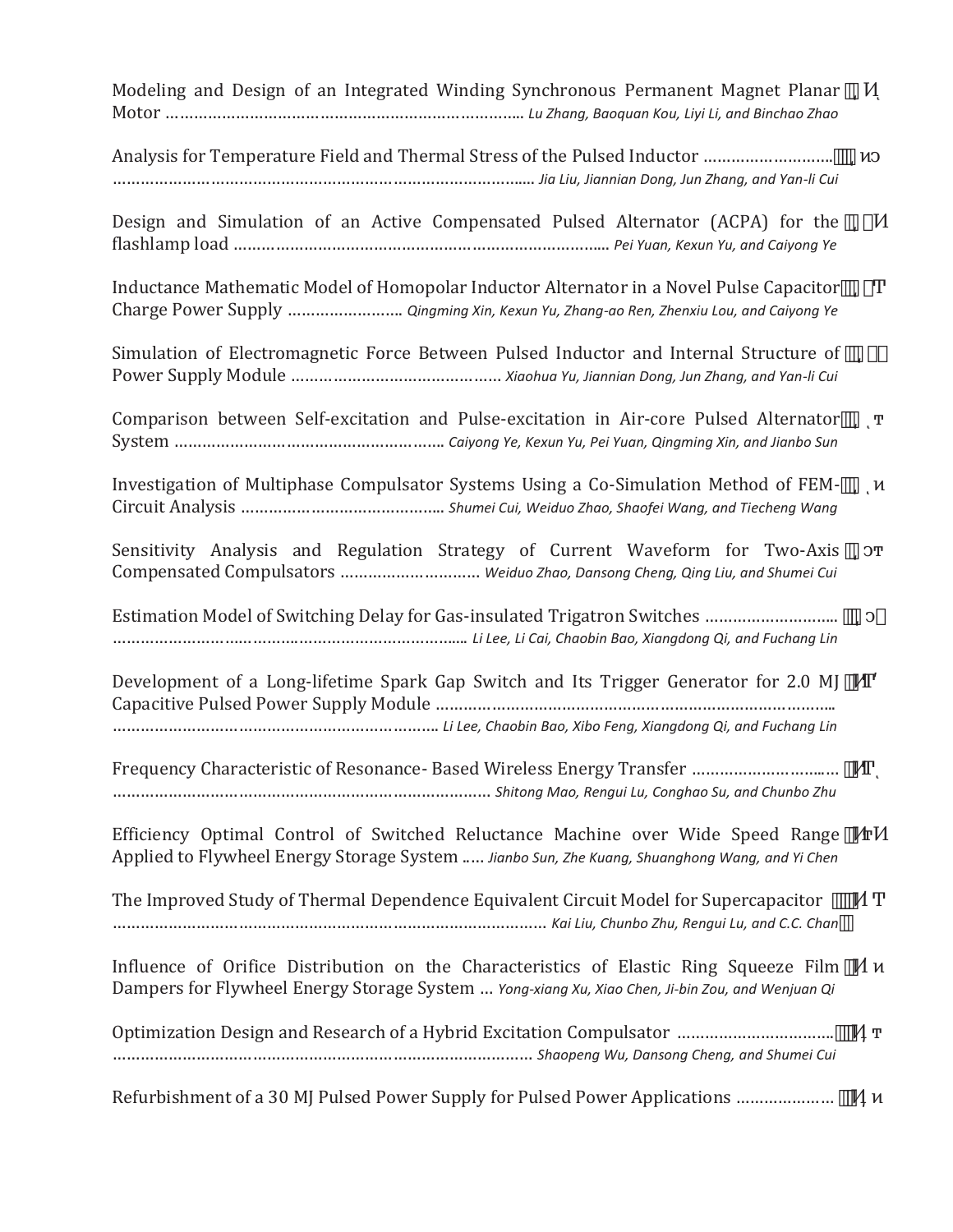Numerical Analysis and Design Optimization of a Homopolar Inductor Machine Used for " Flywheel Energy Storage ……….. *Qian Wang, Ji-bin Zou, Juan Zhang, Chengjun Liu, Xinghe Fu, and Mei Zhao* 

Structural Optimization of High Speed Permanent Magnet Synchronous Motor for Flywheel " Energy Storage …………………………….. *Baoquan Kou, Haichuan Cao, Da Zhang, Weili Li, and Xiaochen Zhang* 

Research on Loss of High Speed Permanent Magnet Synchronous Motor for Flywheel<sup>""</sup> Energy Storage …………………………….. *Baoquan Kou, Haichuan Cao, Da Zhang, Weili Li, and Xiaochen Zhang* 

The Design of a DSP-based PFN Trigger Timing Control System and the Experimental Study "" ……………………………………………………………………………………... *Fucai Liu, Xiaojuan Zhao, and Suochun He* 

Design and Optimization of the Pulsed Power Supply System Used for Electromagnetic " railgun ……………………………………………………………………………………………………………………. *Ju Lan* 

Study on Energy Conversion Efficiency of Electromagnetic Launcher with A Capacitor-<sup>""</sup> based Pulsed Power System ………………………………………… *Peizhu Liu, Xinjie Yu, Jun Li, and Shizhong Li* 

Effect of sequence discharge on components in a 600kJ PPS Used for Electromagnetic " Launch System …... *Ling Dai, Yanzhao Wang, Qin Zhang, Wenting Li, Wanxin Lu, Hanbin Dong, and Fuchang Lin* 

Research on Time delay and Lifetime Characteristics of Triggered Vacuum Switch with "" Multi-rod System ……………………………………... *Yanzhao Wang, Ling Dai, Zhengyang Zhou and Fuchang Lin* 

Research on a Miniaturized Pulsed Inductor Applied in PPS ……………………………………………… Ͷͺͷ ……………………………………………… *Ling Dai, Cheng Su, Fuchang Lin, Qin Zhang, Hanbin Dong, and Xiangyu Shi* 

Lifetime Prediction Models of Pulsed Capacitor Based on Capacitance Loss ……………………….. Ͷͻͳ ……………………………………………. *Zhiwei Li, Hua Li, Fuchang Lin, Yaohong Chen, Fei Lv, Miao Zhang, and De Liu* 

Electromagnetic modelling of high pressure spark gap peaking switch …………………………….. Ͷͻͺ ………………………………………………………………………... *Mrunal G Parekh, S. Bindu, and H. A. Mangalvedekar* 

Numerical Study of Partitions Effects on Magneto-Convection inside an Enclosure …………….. "" …………………………………………………….. *M. Pirmohammadi, M. Ghassemi, G. A. Sheikhzadeh, and M. Hamedi* 

Elevated Rate Cycling of High Power Electrochemical Energy Storage Devices for Use as the " Prime Power Source of an EM Launcher ……………….. *David A. Wetz, Biju Shrestha, and Peter M. Novak* 

Ultra-High Thermal Conductivity of Three-Dimensional Flat-Plate Oscillating Heat Pipes for " Electromagnetic Launcher Cooling ………………………………………………………………………………… …………………………..… *Scott M. Thompson, Bradley S. Tessler, Hongbin Ma, Douglas E. Smith, and Annette Sobel* 

Study on Thyristor Triggering Scheme for Large-capacity Intermittent Rectifier System ……. " …………………………………………………………………..... *Qiang Gao, An Hu, Weiming Ma, Na He, and Liang Zhou*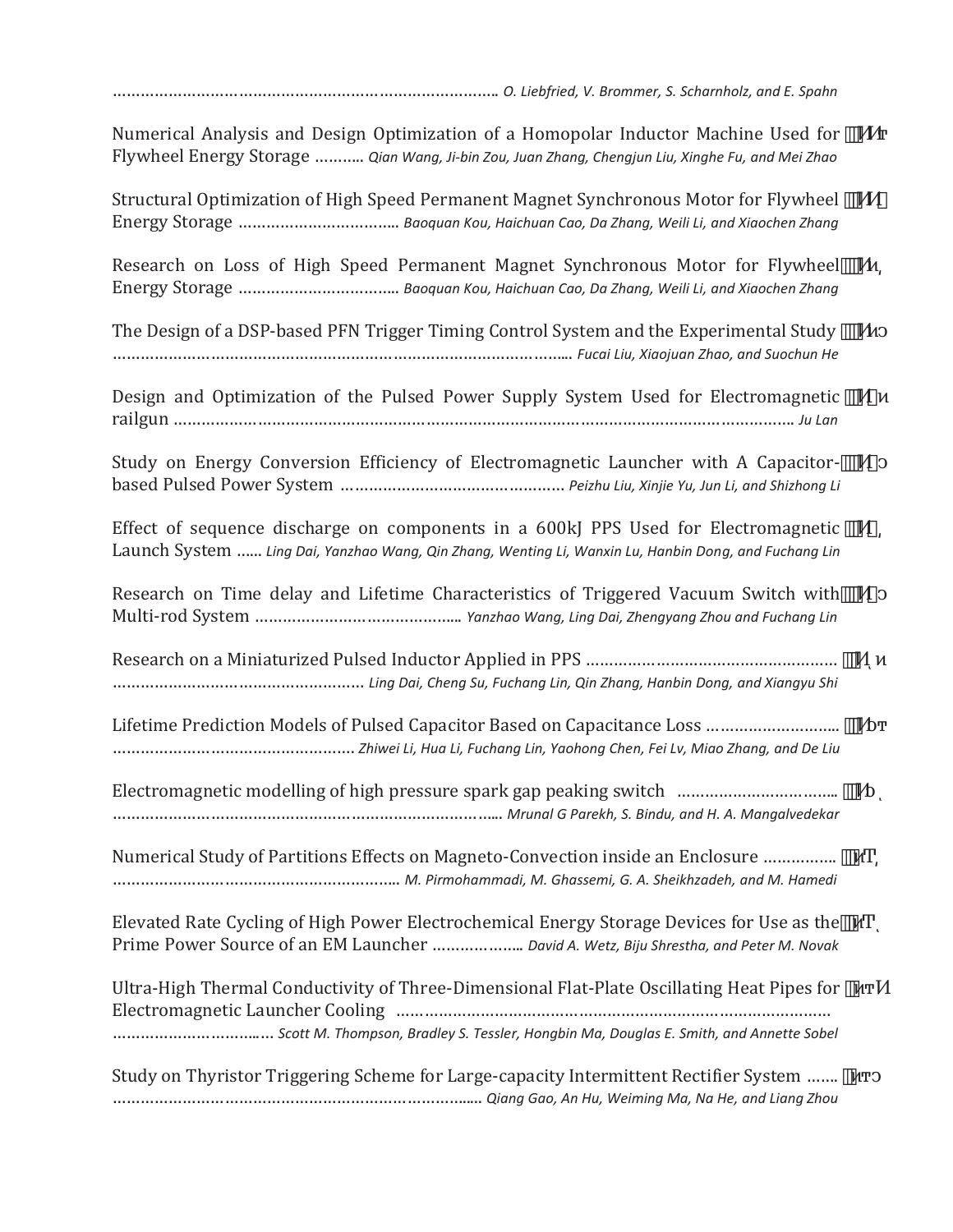Study on Thyristor Control and Diagnosis System for Pulsed-power Application ……………… ……………………………………………………………………. *Qiang Gao, An Hu, Weiming Ma, Na He, and Liang Zhou*

X-band Tunable Relativistic BWO with Linearly Polarized Gaussian Radiation …....................... …………………………………………………….…… *Ahmed Elfrgani, Sarita Prasad, Mikhail Fuks, and Edl Schamiloglu*

Comparisons of Three Inductive Pulse Power Supplies ........................ *Xinjie Yu and Xiangxiang Chu*<sup>11</sup>

STRETCH Meat Grinder with ICCOS …………………………………………………… *Xinjie Yu and Xiangxiang Chu*<sup>111</sup>

Delay Characteristics of Triggered Vacuum Switch and Air Spark Gap for Pulsed Power " Applications …………………………………. *Xiongying Duan, Zhihui Huang, Minfu Liao, Jiyan Zou, and Chun Zhao* 

Characteristics of Triggered Vacuum Switch with Single Axial Magnetic Electrode for High " Frequency Current Interruption ………... *Lu Pu, Xiaolong Cao, Xiongying Duan, Xian Cheng, and Minfu Liao* 

Research on Pulse Power Charge System of Railgun based on TMS320LF28335 Control " Chip …..……………………………………………………… *Xiaofei Wang, Xi Zhao, Dapeng Wang, and Mingfang Sun*

#### **PROJECTILES**

Projectile Geometry …………………………………………………………………………………… *M. Sajjad Bayati*<sup>17</sup>

Flight Test Results of Investigation of Acceleration Effects on a Gun Launched Rocket " Engine ……………………………………………………………………………………. *D. Lancelle, O. Božić, and H. Köke* 

Study on Wireless Energy and Data Transmission for Long-range Projectile …………………. ………………………………………………………………………… *Chunlai Yu, Rengui Lu, Conghao Su, and Chunbo Zhu* 

# **PULSE COMPUTATION**

Electromagnetic Shielding for Electromagnetic Launch ………………………………………………………………………… ………………………………………………………….. *Yanpan Hou, Zhenxiang Liu, Jian-ming Ouyang, and Dong Yang* 

#### **RAILGUN**

Numerical Analyzing the Electromagnetic Launcher Using FEM-3D in Time Domain ………….... …………………………………………………………………………. *M. Sajjad Bayati, Asghar Keshtkar, and Leila Gharib*

Analyzing the Current Distribution, Magnetic Field and Inductance Gradient at the Circular  $\ddot{\,}$ Rail on Comparison to Rectangular Rail ………. *M. Sajjad Bayati, Asghar Keshtkar, and S. V. Al-Din Makki* 

Magnetic Field and Inductance Gradient at the Circular Railgun ……………………………………………… …………………………………………………………………... *M. Sajjad Bayati, Asghar Keshtkar, and S. V. Al-Din Makki*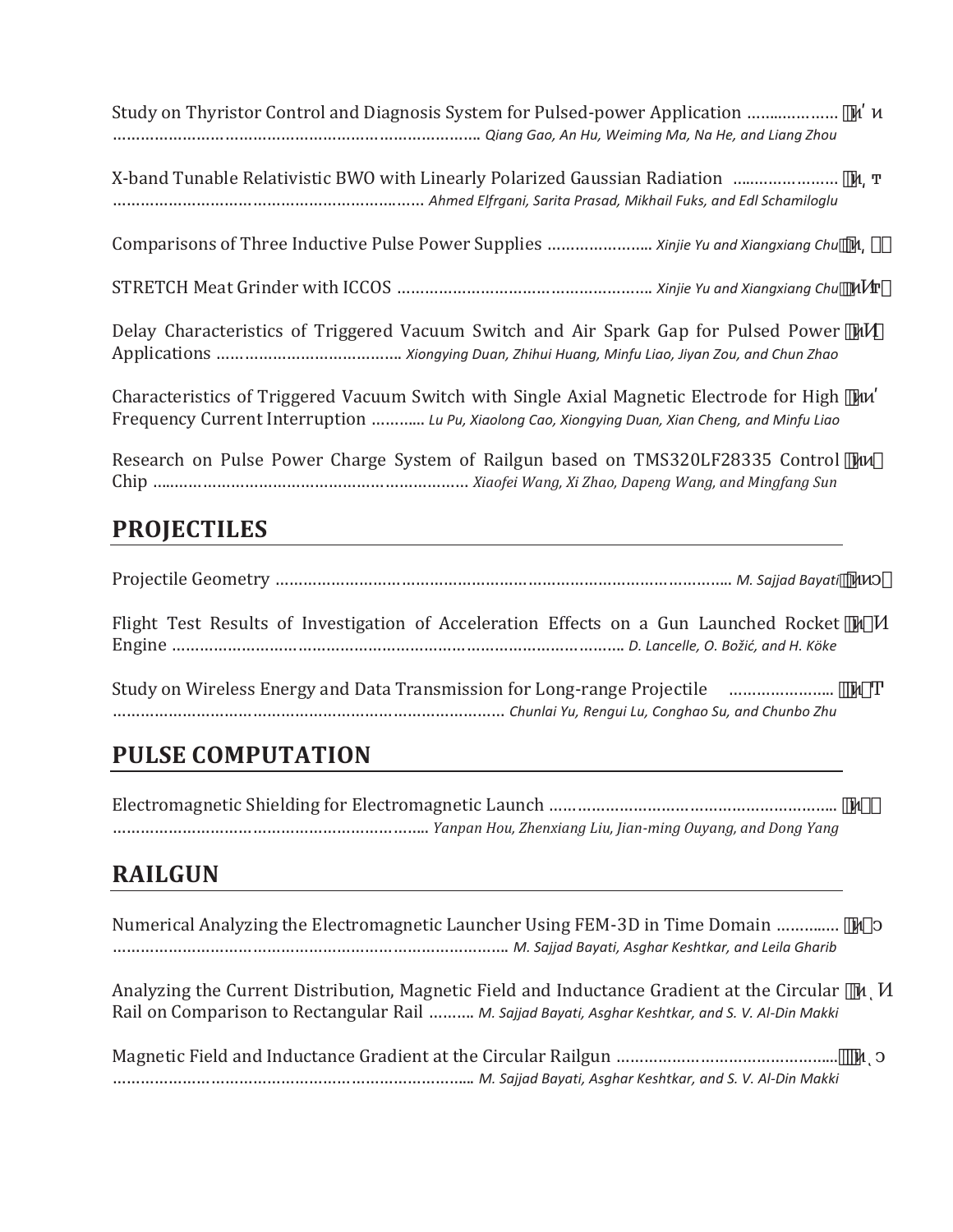| Electromechanical Aspects of Reliable Loading Procedures for Multishot Railguns                                                                                                  |
|----------------------------------------------------------------------------------------------------------------------------------------------------------------------------------|
|                                                                                                                                                                                  |
| Simulation of Launching Several Projectile by a Multi-Turn Railgun by 3D-FEM                                                                                                     |
| Analyzing the Electromagnetic Launcher with Combination Both FEM-3D and IEM Methods "<br>in Time Domain  M. Sajjad Bayati, Asghar Keshtkar, Farshad Khosravi, and Ahmad Keshtkar |
|                                                                                                                                                                                  |
|                                                                                                                                                                                  |
| Simulation and Research on 3D Gouging Model Based on Abaqus/Explicit                                                                                                             |
| Comparison between conventional railgun and Two-Turn railgun by 3D-FEM                                                                                                           |
| A Practical Electromagnetic Launcher Concept-Part I: Primary Structure Design and "                                                                                              |
|                                                                                                                                                                                  |
|                                                                                                                                                                                  |
| Comparison of Salvo Performance between Stacked and Paralleled Double-projectile "                                                                                               |
| Multi-factor Optimization of Railgun Using Orthogonal Test Approach and Field-Circuit                                                                                            |
|                                                                                                                                                                                  |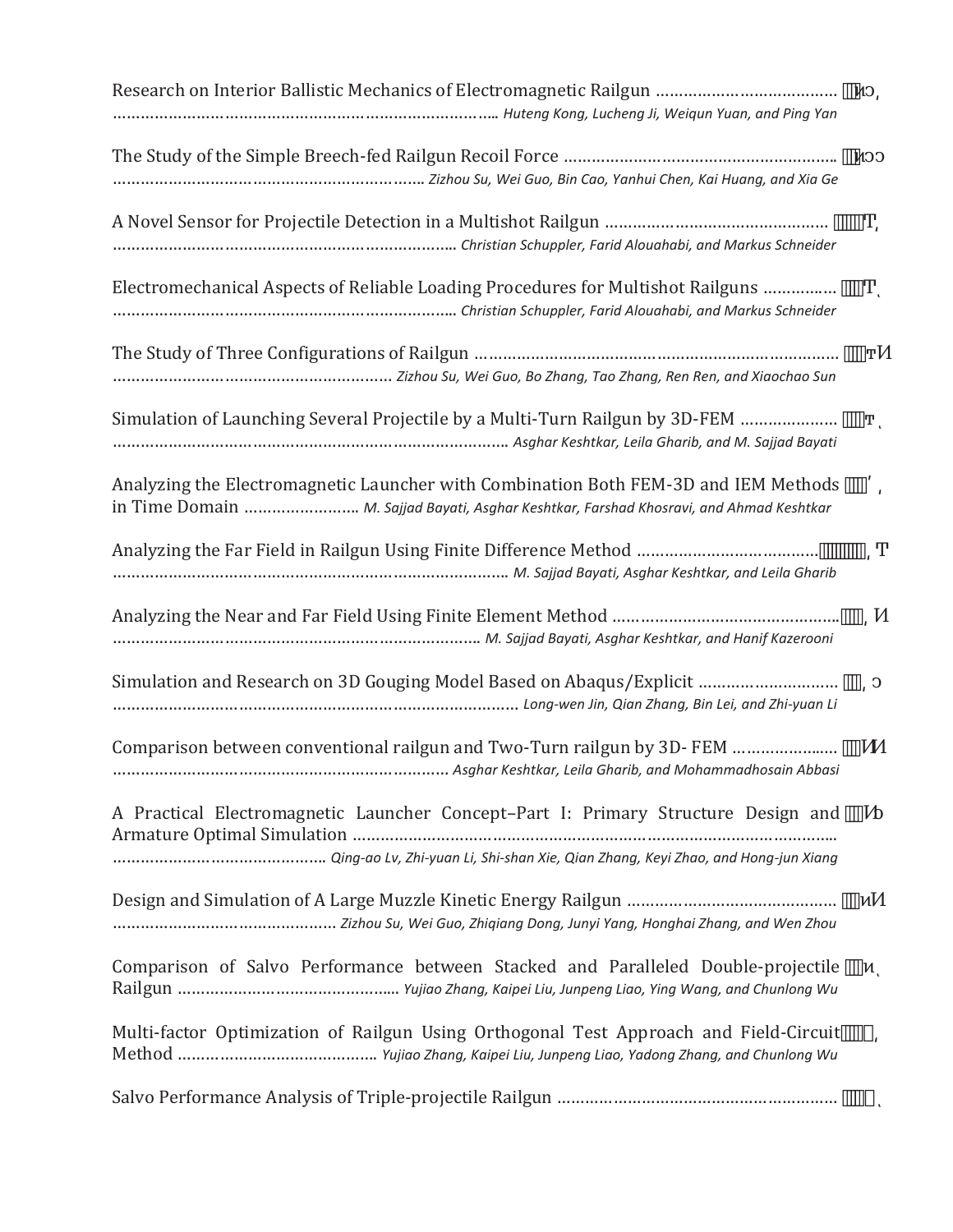| Simulation Analysis on Interface Thermal Characteristic between Rail and Armature for ""<br>Electromagnetic Railgun  He Li, Bin Lei, Qing-ao Lv, Zhi-yuan Li, Qian Zhang, and Ren-gui Zhu |
|-------------------------------------------------------------------------------------------------------------------------------------------------------------------------------------------|
| Using the hexagonal segmented railgun in multishot mode with 3 projectiles                                                                                                                |
|                                                                                                                                                                                           |
| Effects of Different Chopping Modes on the Thrust Ripple of Electromagnetic Launchers                                                                                                     |
| Effect of Geometry Change on the Deformation in C-Shaped Armatures through 3-D "                                                                                                          |
| Tao Huang, Jiangjun Ruan, Yujiao Zhang, Yadong Zhang, Junpeng Liao, and Yuancao Hu                                                                                                        |
| Finite Element Simulation on Current Distribution Feature of Different Rail- Armature "                                                                                                   |
|                                                                                                                                                                                           |
|                                                                                                                                                                                           |
|                                                                                                                                                                                           |
|                                                                                                                                                                                           |
|                                                                                                                                                                                           |
| Transient 3-d Simulation of an Experimental Railgun using Finite Element Methods                                                                                                          |
| Study on the Curve Shape of C-Shaped Armature's Trailing Arms in Rectangular Bore<br>Railgun  Deng Feng, Junjia He, Lixue Chen, Shengguo Xia, Zheng Xiao, Jun Li, and Ping Yan            |
| Simulations on Arc Surfaced C-Shaped Armatures for Round-Like Bore Railguns<br>Deng Feng, Junjia He, Lixue Chen, Shengguo Xia, Zheng Xiao, Liangliang Tang, Jun Li, and Ping Yan          |
| Effects of contact pressure concentrations in rail/armature surface at startup of a railgun "                                                                                             |
| Calculation of the Shrinking Contact Resistance by Truncated Cone Model to Simulate the "                                                                                                 |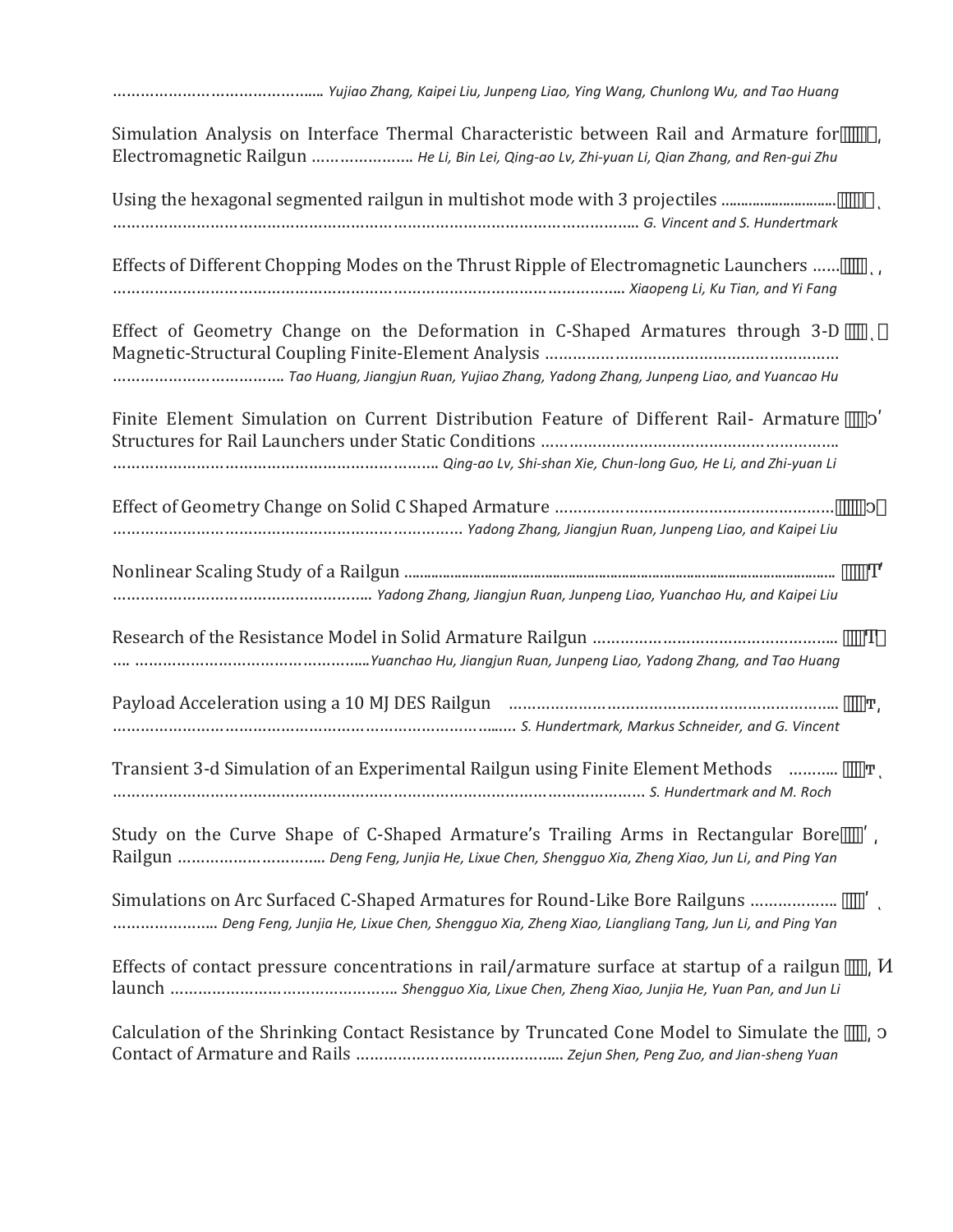| Measure variation of magnetic field waveforms above the rails of rail-gun during the                                                                                             |
|----------------------------------------------------------------------------------------------------------------------------------------------------------------------------------|
|                                                                                                                                                                                  |
|                                                                                                                                                                                  |
| Simulation Research of CPA Powered Railgun System  Shumei Cui, Qing Liu, and Weiduo Zhao ""                                                                                      |
| Characteristics of the Current Distribution in Rails and Armature with Different Section                                                                                         |
| Study on Mechanical Character of Armature and Rail with Non-rectangular Cross Section in                                                                                         |
| Launch Process of Augmented Electromagnetic Railgun under Nonideal Condition                                                                                                     |
|                                                                                                                                                                                  |
| Study on Tail Structural Parameters of Monolithic C-type Armature Based on Analysis of<br>Mechanical Pre-contact Pressure in Non-equal-crosssection Cantilever Model             |
|                                                                                                                                                                                  |
| Influence of Rail Resistivity and Rail Height on Armature Edge Erosion at Current Ramp-up                                                                                        |
| Simulation and Test Research of Copper-Aluminum Sliding Pair Dynamic Contact<br>Performance.                                                                                     |
| Experimental and Numerical Investigations of Vibrations at a Railgun with Discrete<br>Supports  Christian Schuppler, Liudas Tumonis, Rimantas Kačianauskas, and Markus Schneider |
|                                                                                                                                                                                  |
| An analytical formulation of the Copper load solid to plasma transition problem when"                                                                                            |
|                                                                                                                                                                                  |
| System-Level Simulation Approach and Platform for Electromagnetic Railgun System  "                                                                                              |